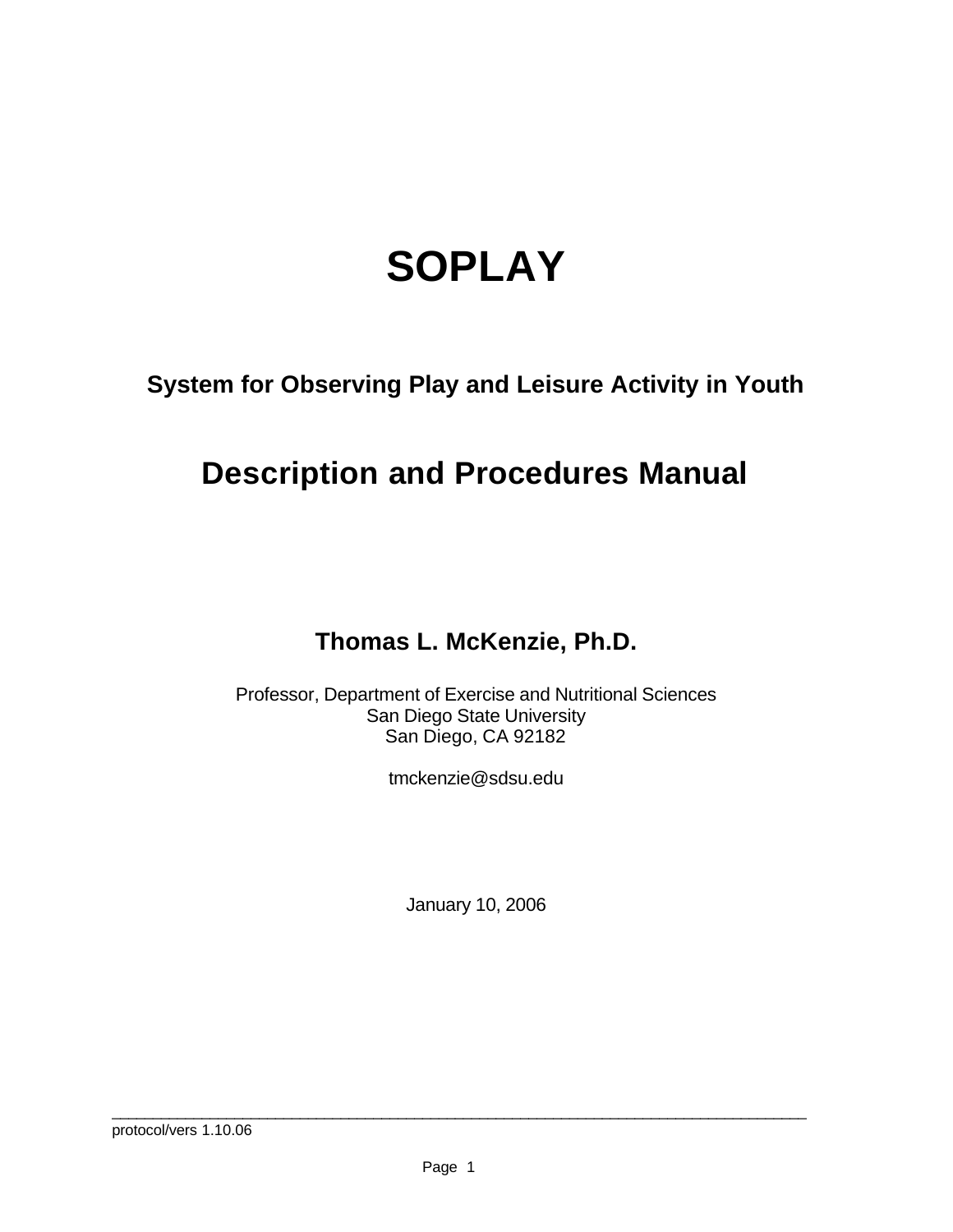### **SOPLAY**

## **(System for Observing Play and Leisure Activity in Youth)**

#### **RATIONALE**

Investigations of physical activity have been hampered by the lack of an objective tool for quantifying physical activity in "open" environments, such as recreational and leisure settings. Measuring activity in these environments is complicated because both the number of participants and their activity levels change frequently.

#### **SUMMARY**

The System for Observing Play and Leisure Activity in Youth (SOPLAY) is based on momentary time sampling techniques in which systematic and periodic scans of individuals and contextual factors within pre-determined target areas are made. During a scan the activity of each individual is mechanically or electronically coded as Sedentary (lying down, sitting, or standing), Walking, or Very Active. Separate scans are made for females and males, and simultaneous entries are also made for time of day, temperature, area accessibility, area usability, presence of supervision, presence and classification of organized activity, and equipment availability. Summary counts describe the number of males and females in any given setting and their activity levels. The instrument permits physical activity level comparisons to be made among different environments or within the same environment over different time periods. Energy expenditure rates (Kcal/kg/min) can also be calculated based on previously validated constants for each level of activity.

#### **PURPOSE**

SOPLAY was designed to obtain observational data on the number of students and their physical activity levels during play and leisure opportunities in a specified activity area.

During the M-SPAN study, SOPLAY observations were be made before school (BS), during each lunch period (L), and after school (AS).

#### **VALIDITY & RELIABILITY**

#### **Validity**

Although no field-based validity study of the SOPLAY measure has been conducted, validity of the activity codes used by SOPLAY have been established through heart rate monitoring (McKenzie et al., 1991; Rowe, Schuldheism, & van der Mars, 1997). These provide support for the initial construct validity of SOPLAY. Providing measures of persistent behaviors (i.e., physical activity) are taken frequently and at random, momentary time sampling techniques have shown to yield valid behavioral samples (Ref). Because only brief episodes are recorded, response and recording occur simultaneously with observations occurring at an approximate rate of one child per second.

#### **Reliability**

Reliability data for SOPLAY were collected during 14 days of field assessment. A pair of assessors would simultaneously and independently make counts of boys and girls in each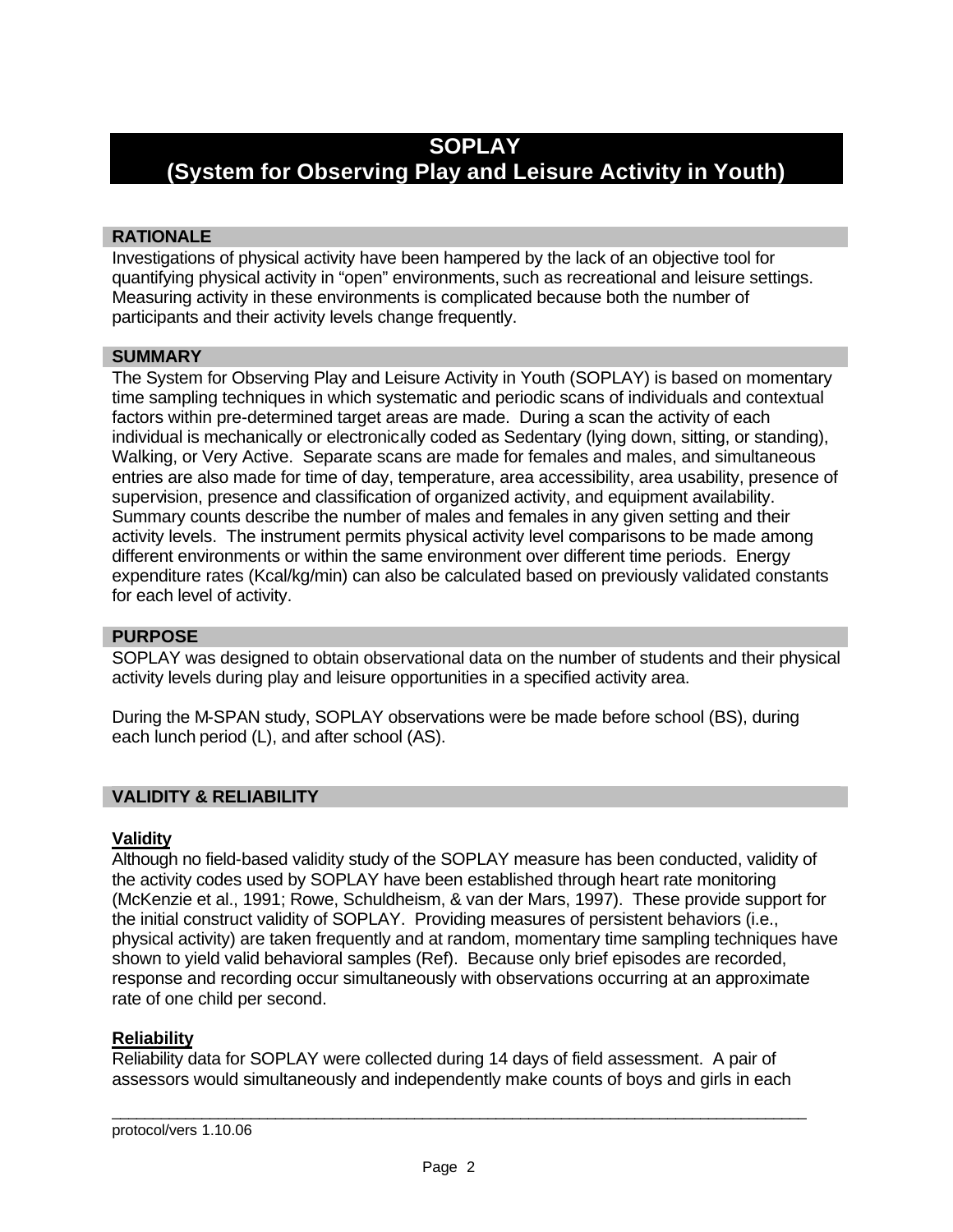activity category in selected target areas. Activity counts from a total of 186 target areas were used in the reliability analysis. Interobserver agreements for the five contextual variables were 95%, 97%, 93%, 96%, and 88%, for area accessibility, usability, presence of supervision, presence of organized activity, and provision of equipment, respectively. To examine the reliability of activity counts made by different assessors, a series of intraclass correlations were computed. Correlations were high for sedentary girls (R=.98) and walking girls (.95), although lower for counts of very active girls (.76). For boys, correlations were high for sedentary (.98), walking (.98), and very active (.97) behavior. It was concluded that all interobserver agreements and intraclass correlations met acceptable criteria (IOA=80%, R=.75) for reliable assessment.

#### **OBSERVATION AREAS**

- 1. Direct observations will be made in designated Target Areas that represent all standard locations likely to provide opportunities for students to be physically active. These Areas will be predetermined and identified for observations prior to baseline assessments. A map will be provided to identify areas and a standard observation order established for each school. Additional target areas may be added by observers on site and then documented.
- 2. During occasions of high student density, Target Areas will be subdivided into smaller Scan Spaces so that accurate measures can be obtained. Observers will use standard court or field markings to determine appropriate Scan Spaces within each Target Area. Data from these smaller spaces will be summed to provide an overall measure for each Target Area.

NOTE: A decision to subdivide a Target Area depends upon the (1) number of students in the area and (2) the type of student activity. Fast moving activities with students clustered together and moving in diverse directions (e.g., during soccer and basketball), require smaller scan spaces.

#### **OBSERVATION PREPARATION**

- 1. Prior to leaving for the school, prepare observation materials including: synchronized wristwatch, counter, clipboard, sufficient SOPLAY recording forms, and pencils.
- 2. Arrive at the school site at least 60 minutes prior to the official start of school. Review the sequence for observing Target Areas. Visit each Target Area in order and plan how to subdivided it into Scan Spaces if necessary. Prepare mentally by scanning each area a few times.

#### **SOPLAY CODES and RECORDING**

| <b>Reliability</b> | Circle 'NO" unless you are the second observer and your data will serve as a<br>reliability measure.                                                                 |
|--------------------|----------------------------------------------------------------------------------------------------------------------------------------------------------------------|
| Temp.              | Enter Fahrenheit temperature at the start of the observation period.                                                                                                 |
| <b>Period</b>      | Circle a number to designate whether observations were made before school<br>(BS), at lunch time (L), or after school (AS).                                          |
| <b>Start time</b>  | Enter the start time (2400 hours) of the sweep for that designated area.                                                                                             |
| Area               | Refers to the number of a previously designated School Target Area (see school<br>map). If necessary, add an additional area, describe it, and give it a new number. |

protocol/vers 1.10.06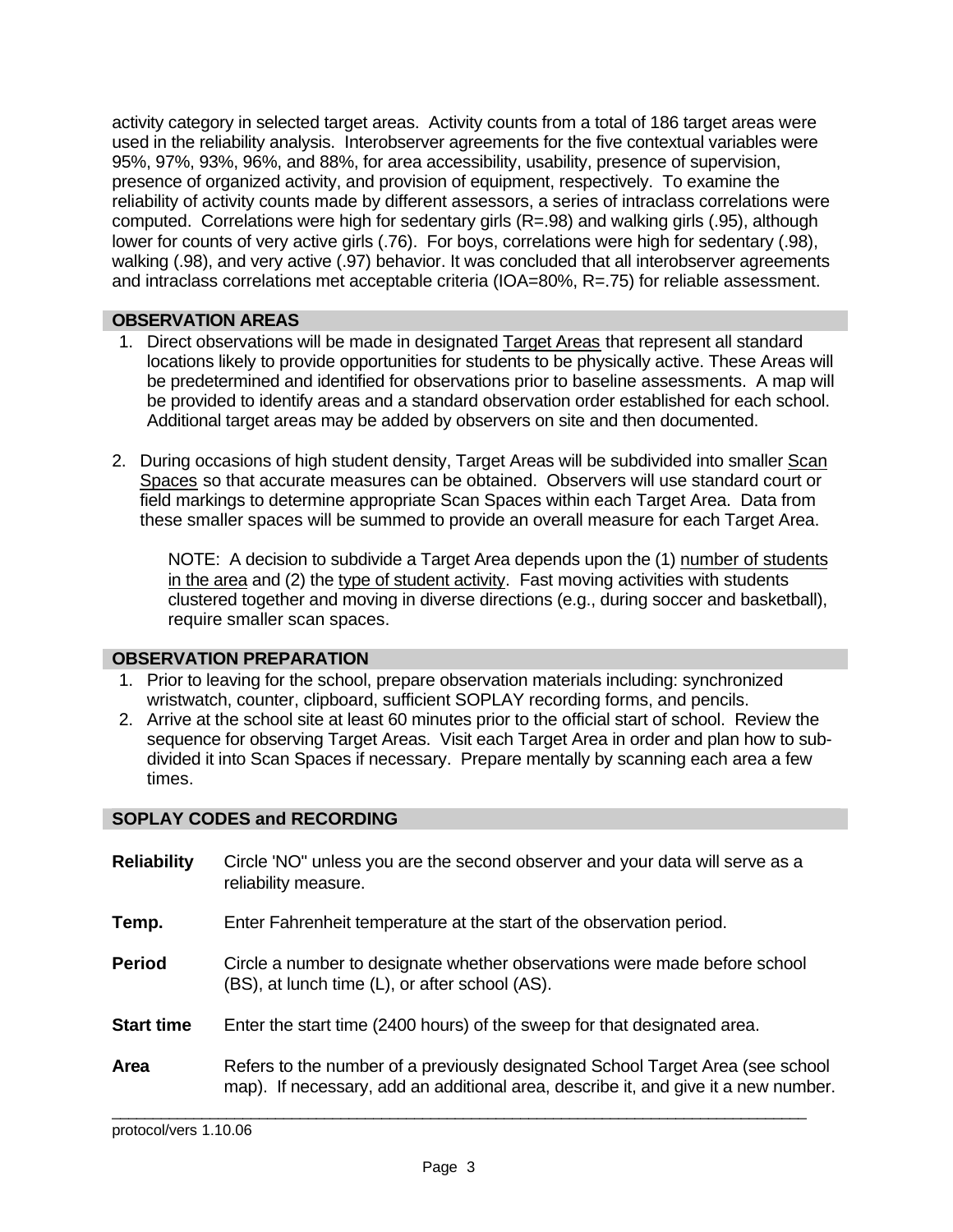- **Condition** Circle N or Y to describe specific conditions for each designated observation area. If a Target Area is inaccessible (A=N), do not code the other four conditions.
	- **A** = Area is accessible (e.g., not locked or rented to others)
	- **U** = Area is usable for physical activity (e.g., is not excessively wet or windy).
	- **S** = Area is supervised by designated school or adjunct (e.g., YMCA) personnel (e.g., teachers, playground supervisors, volunteers). The supervisor must be in or adjacent to that specific area (i.e., available to direct students and respond to emergencies), but does not have to be instructing, officiating, or organizing activities.
	- **O** = Organized physical activity (i.e., scheduled, with leadership by school or agency personnel apparent) is occurring in the area (e.g., intramurals, interscholastic practices, fitness stations).
	- **E** = Equipment provided by the school or other agency is present (e.g., balls, jump ropes). Do not code 'YES' if the only equipment is permanent (e.g., basketball hoops) or is owned by students themselves.
- **S W V**  $S =$  Sedentary; W = Walking; V = Very Active
- Act. Enter the activity code (or name) for the most prominent physical activity that girls and boys are participating in within designated area.

Physical activity codes for secondary schools:

- 0. no specific activity (sit, stand, walk)
- 1. aerobics (dance, step aerobics) 8. racquet sports (tennis, badminton)
- 2. baseball/softball 9. soccer
- 3. basketball 10. swimming
- 4. dance (ballet, country, line) 11. volleyball
- 5. football 12. weight training/lifting
	-
- 
- 6. gymnastics 13. playground games (e.g., tetherball, 4-square) 7. martial arts (judo, karate) 14. none of the activities above (e.g., track)

Comments. Describe any events or features that may help explain any of the above data.

#### Alternative physical activity codes for young children:

- 0. no specific activity (sit, stand, walk) 7. jumping games
- 
- 
- 
- 5. soccer/football
- 6. climbing/sliding
- 
- 1. fitness/aerobics (dance/step aerobics) 8. manipulative games/racquet activities
- 2. baseball/softball 9. sedentary games/activities
- 3. basketball/volleyball 10. none of the other ten categories
- 4. dance/gymnastics 11. tag/chasing games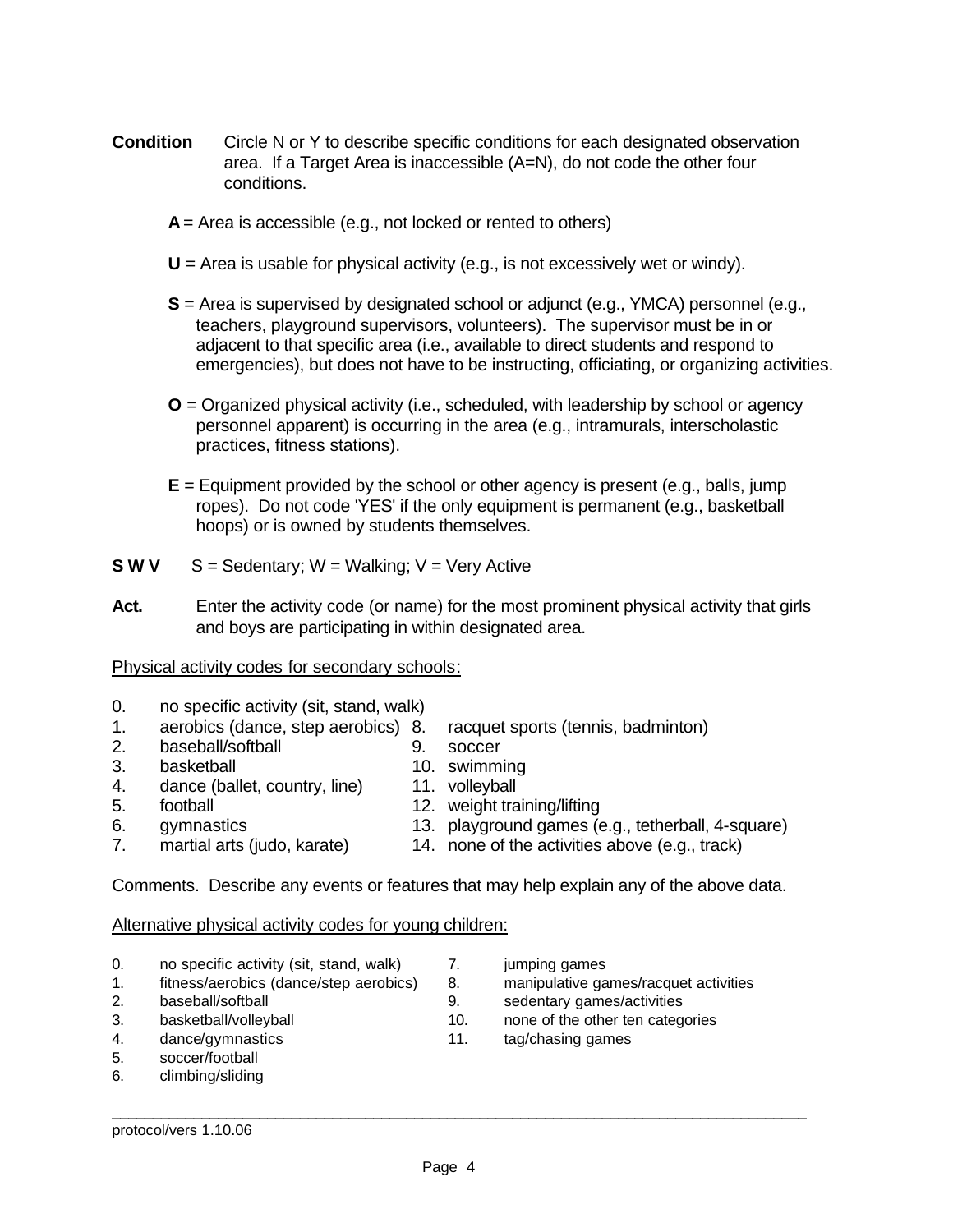#### **RECORDING PROCEDURES**

- 1. On the observation form, enter the **School ID**, the **Date**, **Observer ID**, if it was a **Reliability** assessment, the **Temperature**, and the **Period** of assessment. Enter the **Start Time** for each **Area** scan (or scan space).
- 2. Record the contextual variables for each area (see SOPLAY codes).
- 3. Scan each entire target area for **Girls**, using the mechanical counter to record the number of **Sedentary**, **Walking**, and **Very Active** observations. Classify the predominant type of **Activity** occurring using the codes at the bottom of the SOPLAY Observation Form. Transfer these data to the SOPLAY Observation Form and reset the counter. Repeat for Boys. Record empty Target Areas by entering 0 (zero) into the SAV columns.
- 4. Always scan from LEFT to RIGHT. Observe each student in the area once. If an observed student reappears in the scan area, do not record a second time. Do not back-track to count new children entering the scan area.

#### **BEFORE SCHOOL OBSERVATIONS**

The objective is to obtain an accurate measure of the number of students engaged in physical activity before school starts. The last scan should begin 15 minutes before the school starts. Begin at School Start minus 40 minutes (with 6 Target Areas), minus 30 minutes (with 4 Target Areas), or minus 25 minutes (with 3 Target Areas).

#### **LUNCHTIME OBSERVATIONS**

The objective is to obtain an accurate measure of the number of students engaged in physical activity at lunchtime (outside of required physical education). There are two complete rotations of scans during lunchtime. The first rotation begins at Lunch Start plus 15 minutes. Always begin at Area 1 at start time. If a physical education class is occurring in a target area, record the area "accessible=No." The second rotation of scans begins at Lunch Start plus 25 minutes.

#### **AFTER SCHOOL OBSERVATIONS**

The objective is to obtain an accurate measure of the number of students engaged in physical activity beginning at School End plus 15, 45, and 75 minutes. Start at Area 1 at specified start time; then walk directly to subsequent Areas in designated rotation.

|                      | Sample Schedule (9:00 School Start; 4 target areas; 3 lunch periods)    |  |
|----------------------|-------------------------------------------------------------------------|--|
| 8:00-8:20am          | check Target areas, prepare data forms                                  |  |
|                      | 8:25 am initiate SCAN in Target Area 1 (following established sequence) |  |
|                      | 8:30 am initiate SCAN in Target Area 2 (continue established sequence)  |  |
|                      | 8:55 am first school (warning) bell rings                               |  |
| 9:00 am school start |                                                                         |  |
| 11:30                | Lunch one (initiate SCAN 1 in Target Area 1 at 11:45)                   |  |
|                      | (initiate SCAN 2 in Target Area 1 at 11:55)                             |  |
| 12:00                | Lunch two (initiate SCAN in Target Area 1 at 12:15)                     |  |
|                      | (initiate SCAN 2 in Target Area 1 at 12:25)                             |  |
| 12:30                | Lunch three (initiate SCAN in Target Area 1 at 12:45)                   |  |
|                      | (initiate SCAN 2 in Target Area 1 at 12:55)                             |  |
| 15:00                | School Ends                                                             |  |
| 15:15                | initiate SCAN in Target Area 1, continue                                |  |
| 15:45                | initiate SCAN in Target Area 1, continue                                |  |
| 16:15                | initiate SCAN in Target Area 1, continue                                |  |
|                      |                                                                         |  |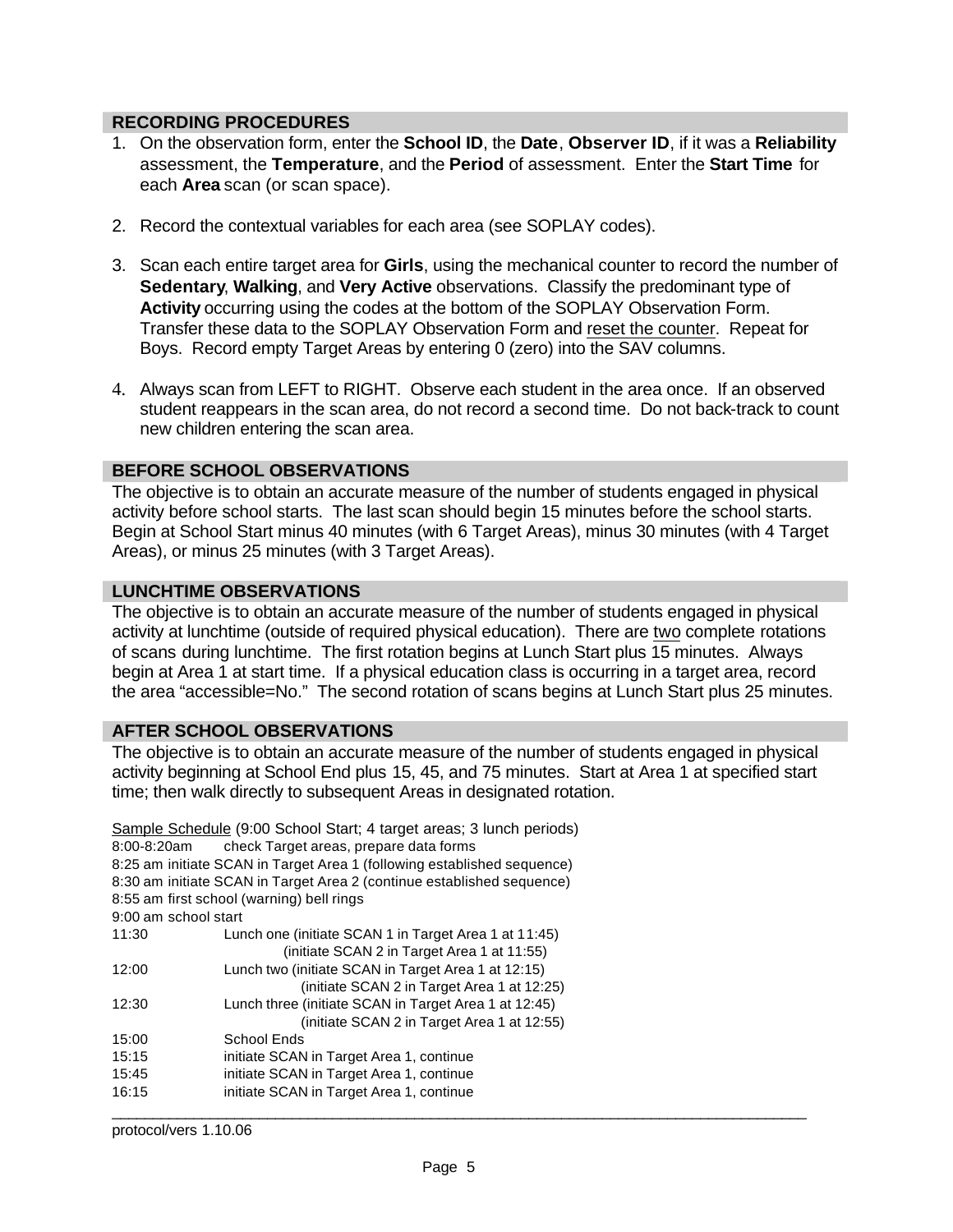#### **SCORING**

1. Depending on the unit of analysis (gender, area, period, school, etc.), raw counts in each activity level are aggregated (sums or means) according to the variables of interest.

#### **Example:**To calculate the most active areas for boys and girls at a school during a given day

#### *Steps*:

- a. Reduce lunchtime data. Calculate mean activity counts from the double-scan data to provide a single count for each activity level of boys and girls for each lunch period. For multiple lunches, sum these counts across periods to compute a single lunch count for boys and girls for each level of student activity.
- b. Sum across school day. Aggregating by area, calculate a mean for each activity level (boys and girls separately) across all periods observed (i.e., before school, lunchtime, after school) to arrive at single counts for boys and girls at each level of activity in each area.
- c. Calculate energy expenditure rates. To estimate kilocalories/kg expended, the number of children counted in the sedentary, walking, and very active categories are multiplied by the constants .051kcal/kg/min, .096kcal/kg/min, and .144kcal/kg/min, respectively. Kilocalories/kg from each category can be summed to provide a measure of the total kilocalories/kg expended by children in a given area. These values can be interpreted as the number of kilocalories per kg of body weight per minute expended in each area during the school day. These energy expenditure rates are dependent on the number of children observed. Arrange means in descending order.

#### **KEY WORDS**

Target Area - A predetermined observation area in which students may potentially engage in physical activity. A number of Target Areas will be established for each school.

- Scan Space A subdivision of a Target Area in which the assessor makes an observation scan. Target Areas are subdivided into Scan Spaces when the number of students is large and they are engaged actively.
- Scan A single observation movement from left to right across a Target Area or Scan space. During a sweep, each individual student in the area is counted and coded as being Sedentary (S), Walking (W), or Very Active (V).

#### **REFERENCES**

- 1. McKenzie, T. L., Marshall, S. J., Sallis, J. F., & Conway, T. L. (2000). Leisure-time physical activity in school environments: An observational study using SOPLAY. Preventive Medicine, 30, 70-77.
- 2. McKenzie, T. L., Sallis, & Nader, P. R. (1991). SOFIT: System for observing fitness instruction time. Journal of Teaching in Physical Education, 11, 195-205.
- 3. Rowe, P.J., Schuldheisz, J.M., & van der Mars, H. (1997). Measuring physical activity in physical education: Validation of the SOFIT direct observation instrument for use with first to eighth grade students. Pediatric Exercise Science, 9(2), 136-149.
- 4. Sallis, J. F., Conway, T. L., Prochaska, J. J., McKenzie, T. L., Marshall, S. & Brown, M. (2001). School environments are associated with youth physical activity. American Journal of Public Health, 91, 618-620.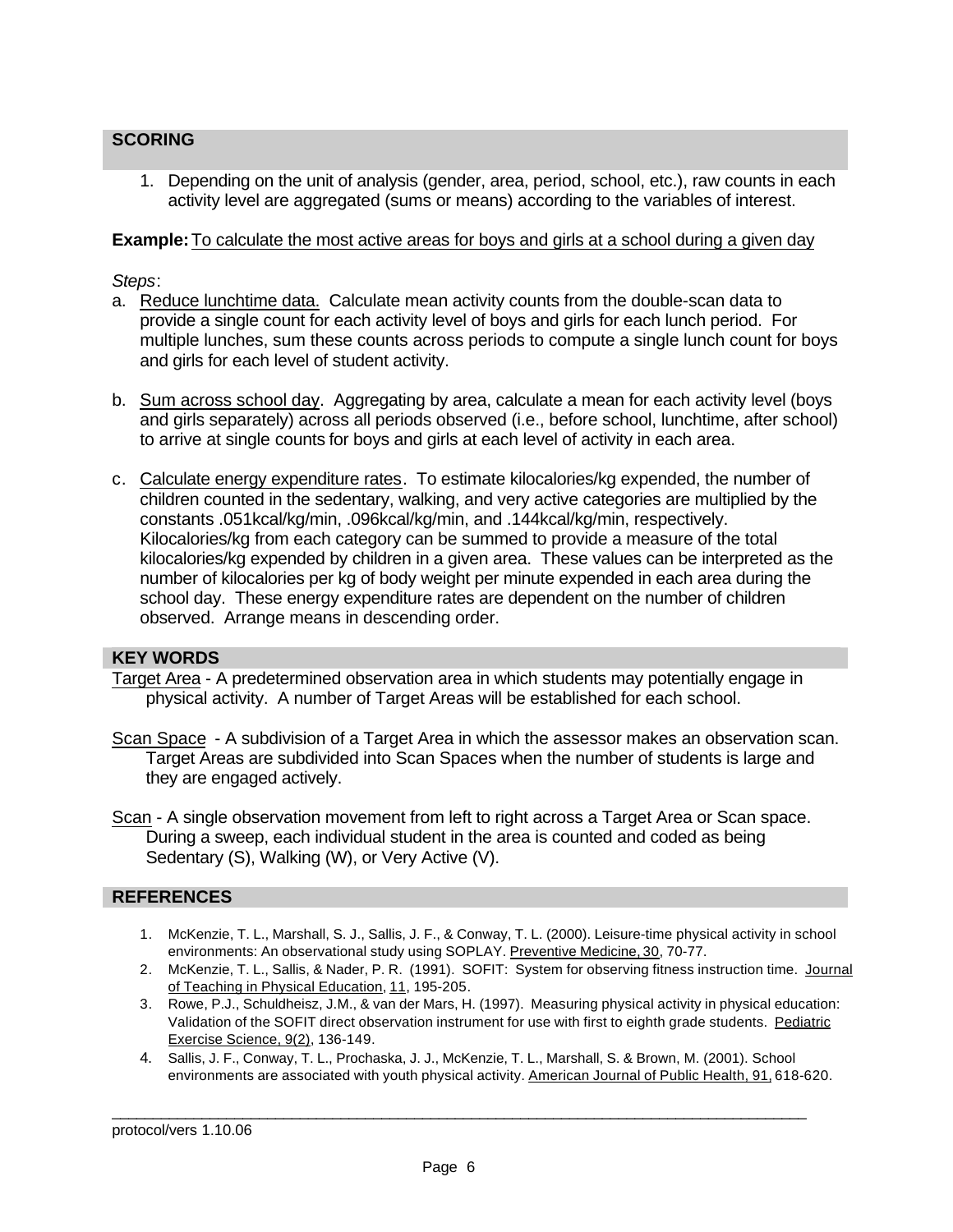5. McKenzie, T. L. (2005, November). *Systematic Observation: SOPLAY/SOPARC Introduction, Practice, and Assessment*. (27 minute DVD). San Diego State University, San Diego, California. (T. McKenzie, author, producer, narrator; D. Graves, editor). Available from Active Living Research, San Diego State University, 3900 Fifth Avenue, Suite 310, San Diego, CA 92103 (www.activelivingresearch.org) or the author.